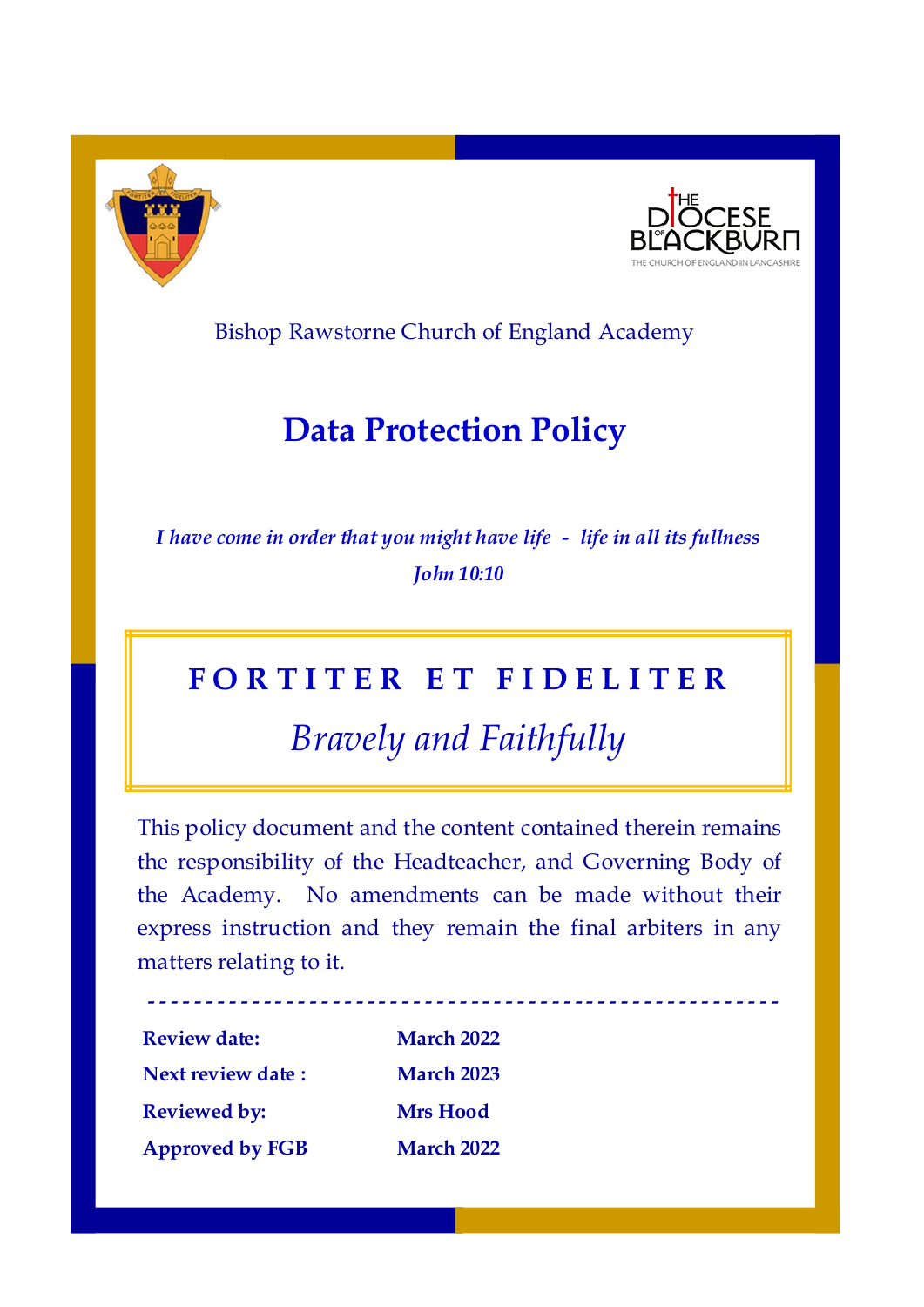### **CONTENTS**

| <b>Section Title</b>                              | Page No.     |  |  |
|---------------------------------------------------|--------------|--|--|
| Part 1 - Introduction & Key Definitions           |              |  |  |
| Introduction                                      | $\mathbf{1}$ |  |  |
| <b>Key Definitions</b>                            | $\mathbf{1}$ |  |  |
| <b>Part 2 - Organisational Arrangements</b>       |              |  |  |
| <b>Overall Responsibility</b>                     | 3            |  |  |
| Roles & Responsibilities                          | 3            |  |  |
| Part 3 - Detailed Arrangements & Procedures       |              |  |  |
| Data Management                                   |              |  |  |
| Data Registration                                 |              |  |  |
| <b>Data Protection Officer</b><br>$\bullet$       | 5<br>5       |  |  |
| <b>Data Protection Awareness</b>                  | 5            |  |  |
| Data Mapping                                      | 6            |  |  |
| Third Party Suppliers Acting as Data Processors   |              |  |  |
| Consent                                           |              |  |  |
| <b>Privacy Notices</b>                            |              |  |  |
| The Use of Student Images                         | 7            |  |  |
| <b>Accurate Data</b>                              | 8            |  |  |
| <b>Withdrawal of Consent</b>                      | 8<br>9       |  |  |
| <b>Associated Data Protection Policies</b>        |              |  |  |
| <b>CCTV</b>                                       |              |  |  |
| Complaints<br>$\bullet$                           | 9            |  |  |
| Data Breaches                                     | 10           |  |  |
| Records Management & Retention<br>$\bullet$       | 10<br>10     |  |  |
| <b>Subject Access Requests</b><br>$\bullet$       | 11           |  |  |
| Third Party Requests for Information<br>$\bullet$ | 11           |  |  |
| Use of Personal Devices<br>$\bullet$              | 11           |  |  |
|                                                   |              |  |  |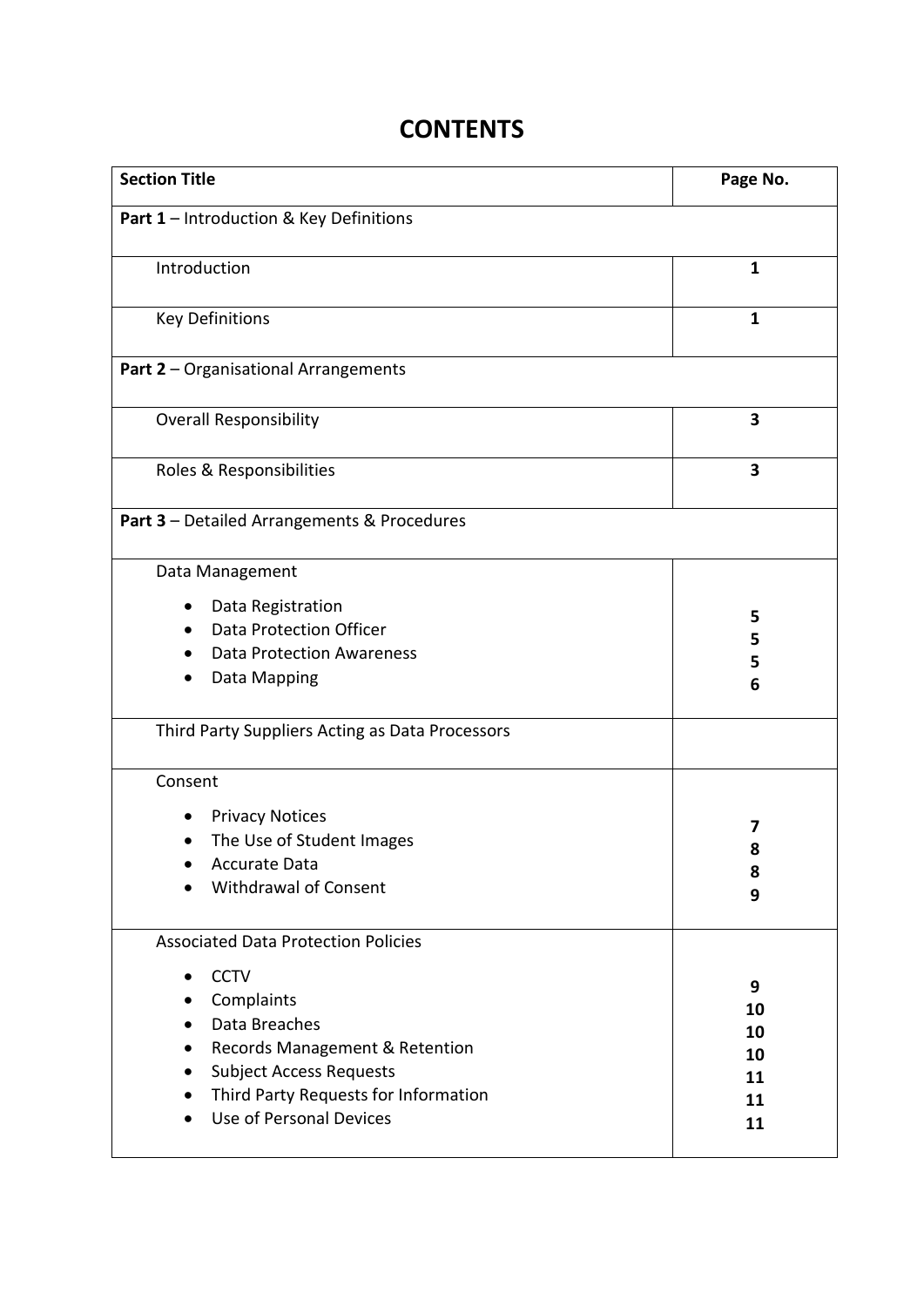#### **PLEASE NOTE, THIS POLICY SHOULD BE READ IN CONJUNCTION WITH GDPR GUIDELINES.**

#### **Part 1 INTRODUCTION AND KEY DEFINITIONS**

#### **1.1 Introduction**

Bishop Rawstorne Church of England Academy needs to gather and use certain information about individuals.

These individuals can include students, parents/carers, employees, suppliers, business contacts and other people the school has a relationship with or may need to contact.

This policy describes how this personal data must be collected, handled and stored to meet the school's data protection standards — and to comply with the law.

This data protection policy ensures Bishop Rawstorne Church of England Academy:

- complies with data protection law and follows good practice
- protects the rights of students, staff, parents/carers and other stakeholders
- is open about how it stores and processes individuals' data
- protects itself from the risks of a data breach

This Data Protection policy is based on the six principles of the Data Protection Act (DPA) that personal data shall be:

- 1. processed lawfully, fairly and in a transparent manner
- 2. collected for specified, explicit and legitimate purposes
- 3. adequate, relevant and limited to what is necessary in relation to the purposes for which it is processed
- 4. accurate and kept up to date
- 5. kept in a form which permits identification of data subjects for no longer than is necessary
- 6. processed in a manner that ensures appropriate security of the personal data, including protection against unauthorised or unlawful processing and against accidental loss or damage

#### **1.2 Key Definitions**

#### **Data**

The DPA describes how organisations, including Bishop Rawstorne Church of England Academy must collect, handle and store personal information ('data').

Data is any information that the school collects and stores about individuals or organisations. Some data is more sensitive than others and particular care will be given to processing and managing this. Sensitive data includes: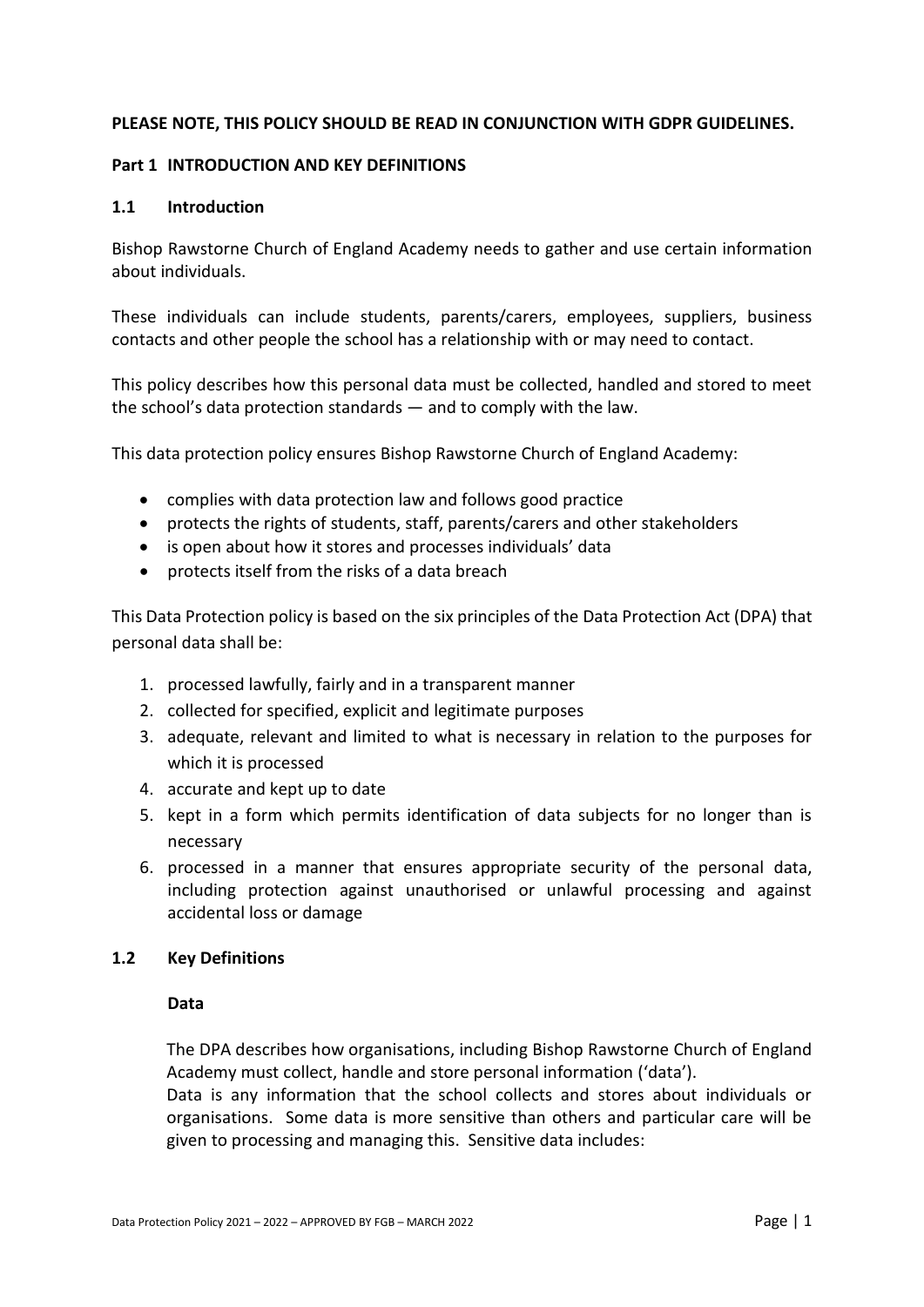- racial or ethnic origin;
- political opinions;
- religious or philosophical beliefs;
- trade union membership;
- data concerning health or sex life and sexual orientation;
- genetic data; and
- biometric data.

Data can be stored electronically, on paper or on other materials. To comply with the law, personal information must be collected and used fairly, stored safely and not disclosed unlawfully.

#### **Data Subject**

A 'Data Subject' is someone whose details the school/academy keeps on file. The data subject has the following rights under data protection legislation:

- to be informed
- to have access to data stored about them (or their children)
- to rectification if there is an error on the data stored
- to erasure if there is no longer a need for the school to keep their data
- to restrict processing (e.g. limit what their data is used for)
- to object to data being shared or collected

Although data protection legislation affords these rights to individuals, in some cases the obligations schools have to share data with the DfE etc override these rights (this is documented later in the policy under 'Privacy Notices').

#### **Data Controller**

The 'Data Controller' has overall responsibility for the personal data collected and processed and has a responsibility for ensuring compliance with the relevant legislation. They are able to delegate this to 'Data Processors' to act on their behalf. The school governing body is the 'Data Controller'.

#### **Data Processor**

A 'Data Processor' uses, collects, accesses or amends the data that the controller is authorised to collect or has already collected. It can be a member of staff, third party company or another organisation such as the police or Local Authority (LA).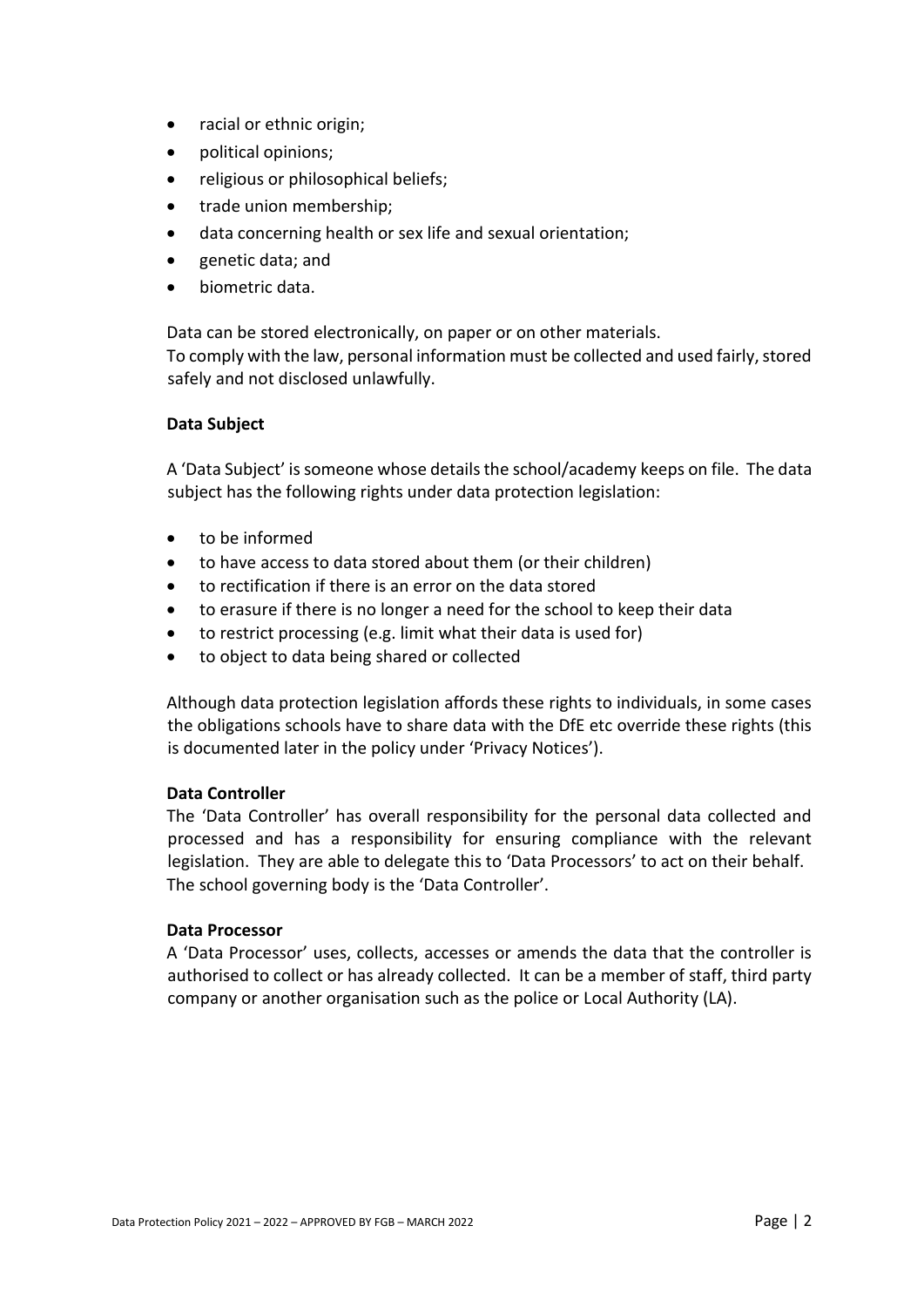#### **Part 2 ORGANISATIONAL ARRANGEMENTS**

#### **2.1 Overall Responsibility**

Bishop Rawstorne Church of England Academy will meet its obligations under the DPA by putting in place clear policies that focus on the key risks and in checking that control measures have been implemented and remain appropriate and effective.

#### **2.2 Roles & Responsibilities**

The Governing Body will:

- Establish and maintain a positive data protection culture.
- Ensure the Data Protection Officer prepares a Data Protection policy for approval and adoption by the governing body and to review and monitor the effectiveness of the policy.
- Appoint a Data Protection Officer and provide adequate resources and support for them to fulfil their statutory duties.
- Allocate sufficient resources for data protection, e.g. in respect of training for staff, encryption technology for devices.
- Monitor and review data protection issues.
- Ensure that the Bishop Rawstorne Church of England Academy provides adequate training, information, instruction, induction and supervision to enable everyone to comply with their data protection responsibilities.
- Review and act upon data protection compliance reports from the Data Protection Officer.

The Headteacher will:

- Promote a positive data protection culture.
- Prepare a Data Protection policy for approval by the governing body revise as necessary and review on a regular basis, at least every two years.
- Ensure that all staff co-operate with the policy.
- Ensure that staff are competent to undertake the tasks required of them and have been provided with appropriate training.
- Provide staff with equipment and resources to enable them to protect the data that they are processing.
- Ensure that those who have delegated responsibilities are competent, their responsibilities are clearly defined, and they have received appropriate training.
- Monitor the work of the Data Protection Officer to ensure they are fulfilling their responsibilities.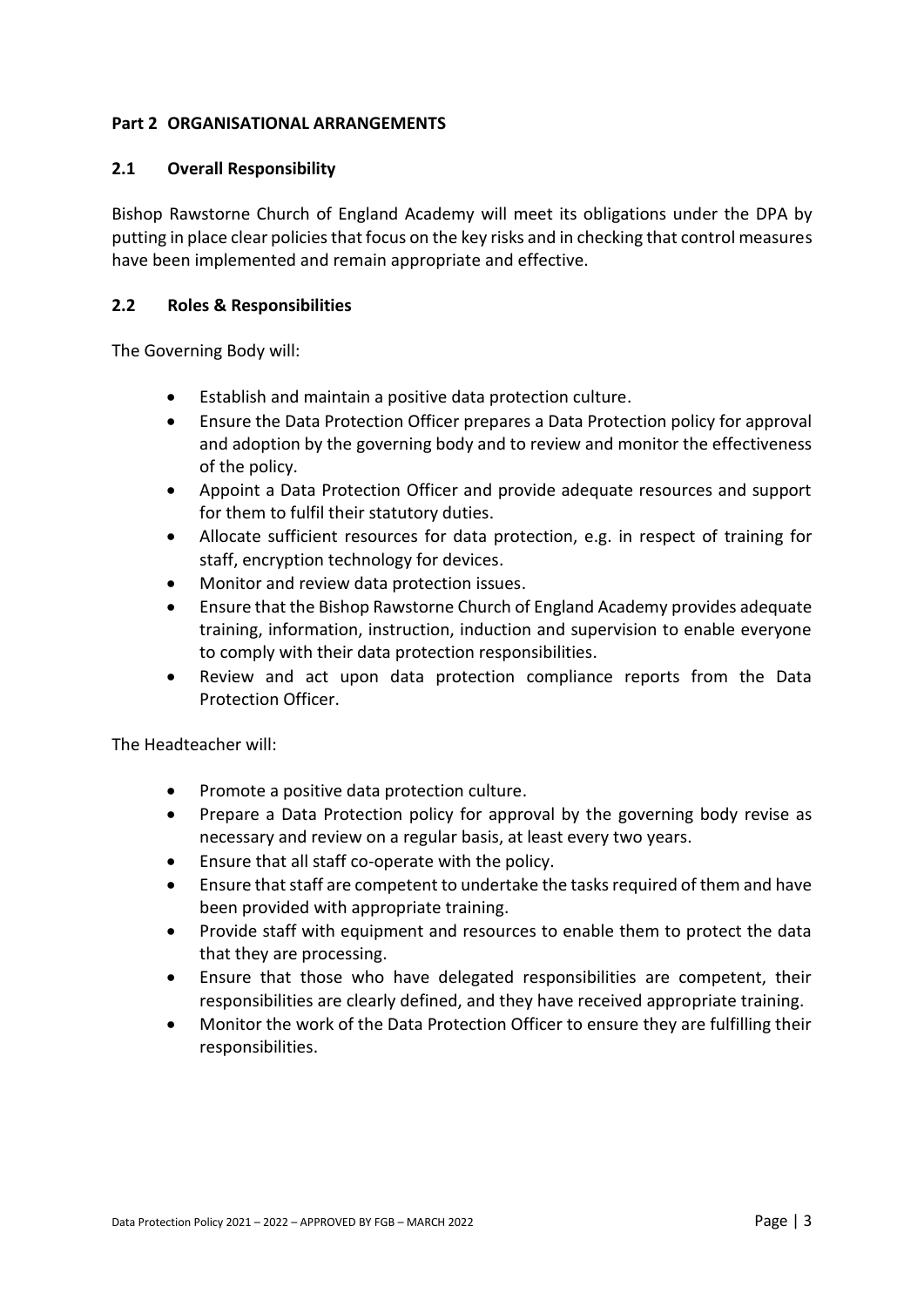The Data Protection Officer will:

- Inform and advise the school of their obligations under data protection legislation.
- Monitor compliance with the legislation and report to the Headteacher and governing body on a termly basis.
- Cooperate with the supervisory authority (e.g. Information Commissioners Office) and act as the main contact point for any issues.
- Seek advice from other organisations or professionals, such as the Information Commissioners Office as and when necessary.
- Keep up to date with new developments in data protection issues for schools.
- Act upon information and advice on data protection and circulate to staff and governors.
- Carry out a data protection induction for all staff and keep records of that induction.
- Coordinate the school response to a Subject Access Request.
- Coordinate the school response to a data breach.

Staff at the school will:

- Familiarise themselves and comply with the Data Protection Policy.
- Comply with the school data protection arrangements.
- Follow the data breach reporting process.
- Attend data protection training as organised by the school.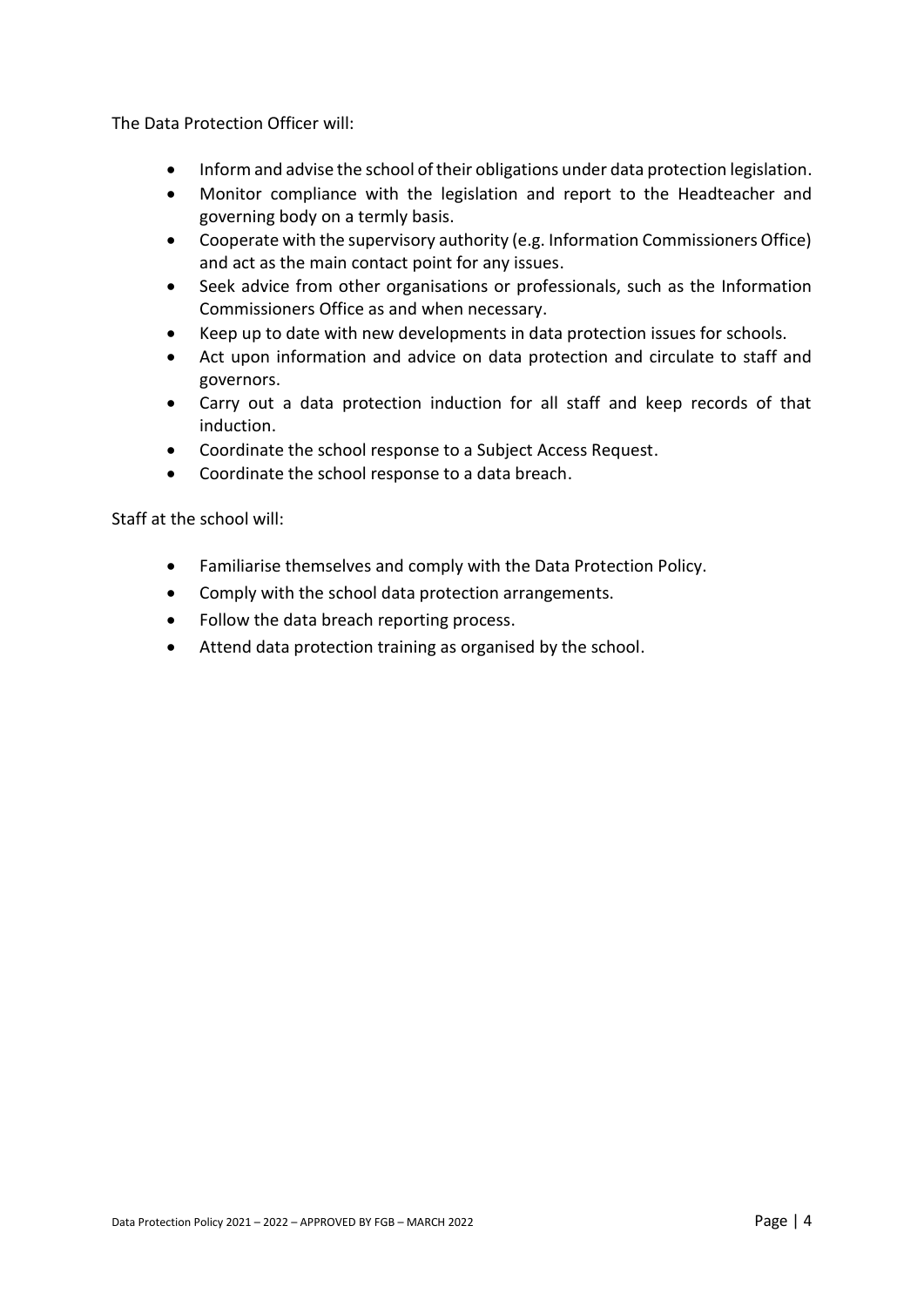#### **Part 3 DETAILED ARRANGEMENTS & PROCEDURES**

#### **3.1 Data Management**

#### **Data Registration**

As Data Controller, the school must register as a Data Controller on the Data Protection Register held by the Information Commissioner. The school was last registered on 1 April 2021 and is due to renew on 1 April 2022.

#### **Data Protection Officer**

As a public body, Bishop Rawstorne Church of England Academy is required to appoint a Data Protection Officer (DPO).

At Bishop Rawstorne Church of England Academy the DPO role is fulfilled by:

• Mrs Lynn Hood, Data Protection Officer

The role of the DPO is to:

- Inform and advise the school/academy and the employees about obligations to comply with all relevant data protection laws.
- Monitor compliance with the relevant data protection laws.
- Be the first point of contact for supervisory authorities.
- Coordinate training on data protection for all key stakeholders in the school.

#### **Data Protection Awareness**

In order to ensure organisational compliance, all staff and other key stakeholders (e.g. governors, volunteers) will be made aware of their responsibilities under the data protection legislation as part of their induction programme, (both as a new employee/governor to the organisation or if an individual changes role within the school).

Annual data protection refresher training will take place to reinforce the importance of staff adhering to the legislation.

A record of the professional development undertaken by the individual will be retained on their training record.

#### **Data Mapping**

Bishop Rawstorne Church of England Academy has documented all of the data that it collects within a 'Data Flow Map'. This data inventory records:

- the data held
- what the data is used for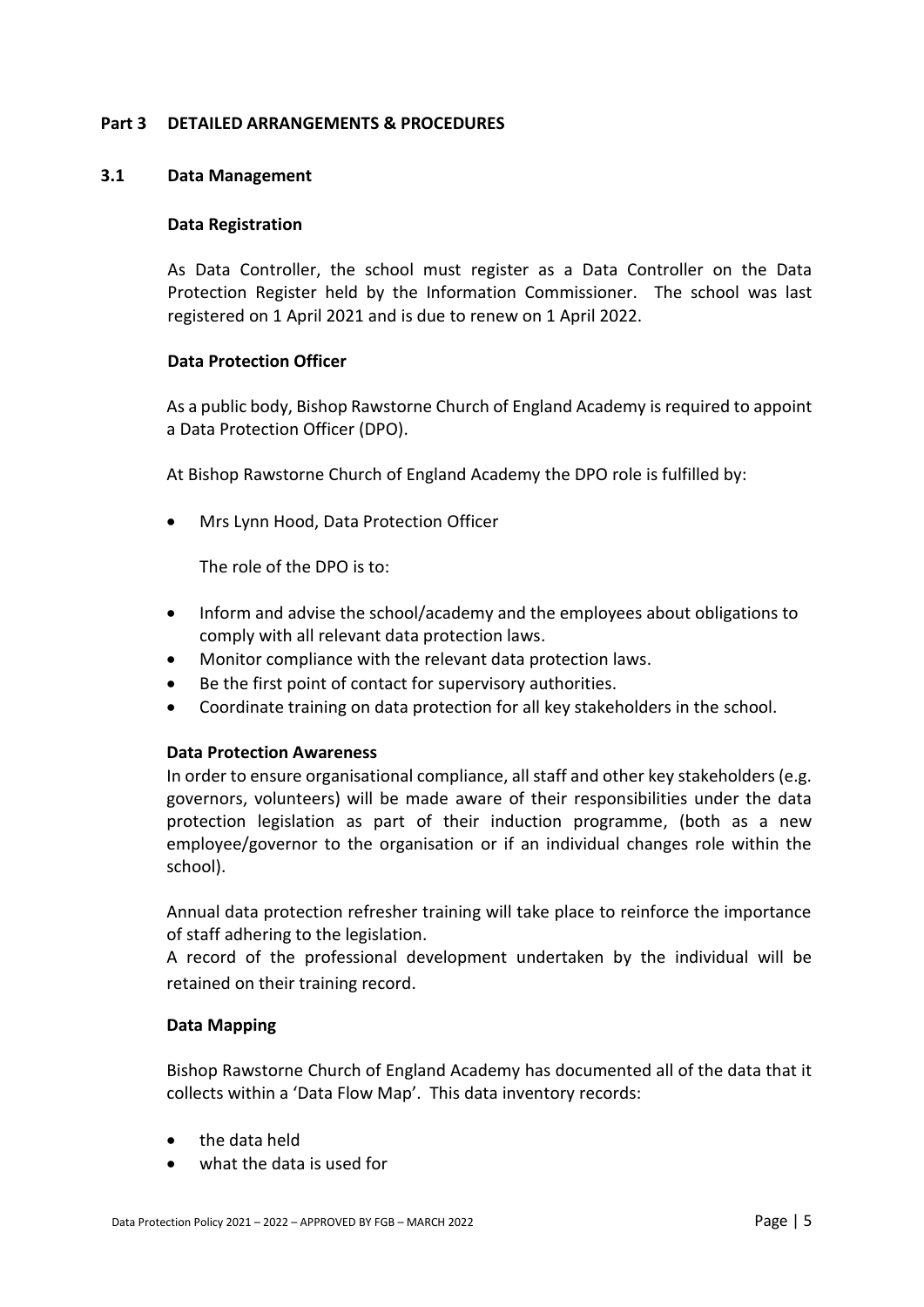- how it is collected
- how consent is obtained
- how the data is stored
- what the retention period is
- who can access the data
- who is accountable for the data
- how the data is shared
- how the data is destroyed

For each data type, the probability of a data breach occurring is assessed (very high, high, medium, low or very low) and actions to be taken to mitigate the risk are recorded.

It is the responsibility of the DPO to ensure the 'Data Flow Map' is kept up to date. The map should be a live document and updated regularly.

#### **3.2 Third Party Suppliers Acting as Data Processors**

As Data Controller, the school is responsible for ensuring that correct protocols and agreements are in place to ensure that personal data is processed by all sub contractors and other third parties in line with the principles of the data protection legislation.

Individuals within school who have a responsibility for securing contracts and agreements with such third parties are responsible for ensuring that all external data processing is contracted out in line with the principles of the DPA. These type of agreements include:-

- IT contracts and processes.
- Physical data and hard copy documents.
- Data destruction and hardware renewal and recycling financial and personnel information.
- Student and staff records.

Only third party suppliers who can confirm they have appropriate technical, physical and organisational security to securely process data will be considered as suitable partners.

The procurement process will ensure that all contracts are suitable and reflect DPA requirements. Review of current and due consideration of future contracts will require this even if data processing is ancillary to the main purpose of the contract.

The external processor will confirm with the data controller that suitable security and operational measures are in place.

Any potential supplier or purchaser outside the EU will be obliged to confirm how they comply with the DPA and give contractual assurances.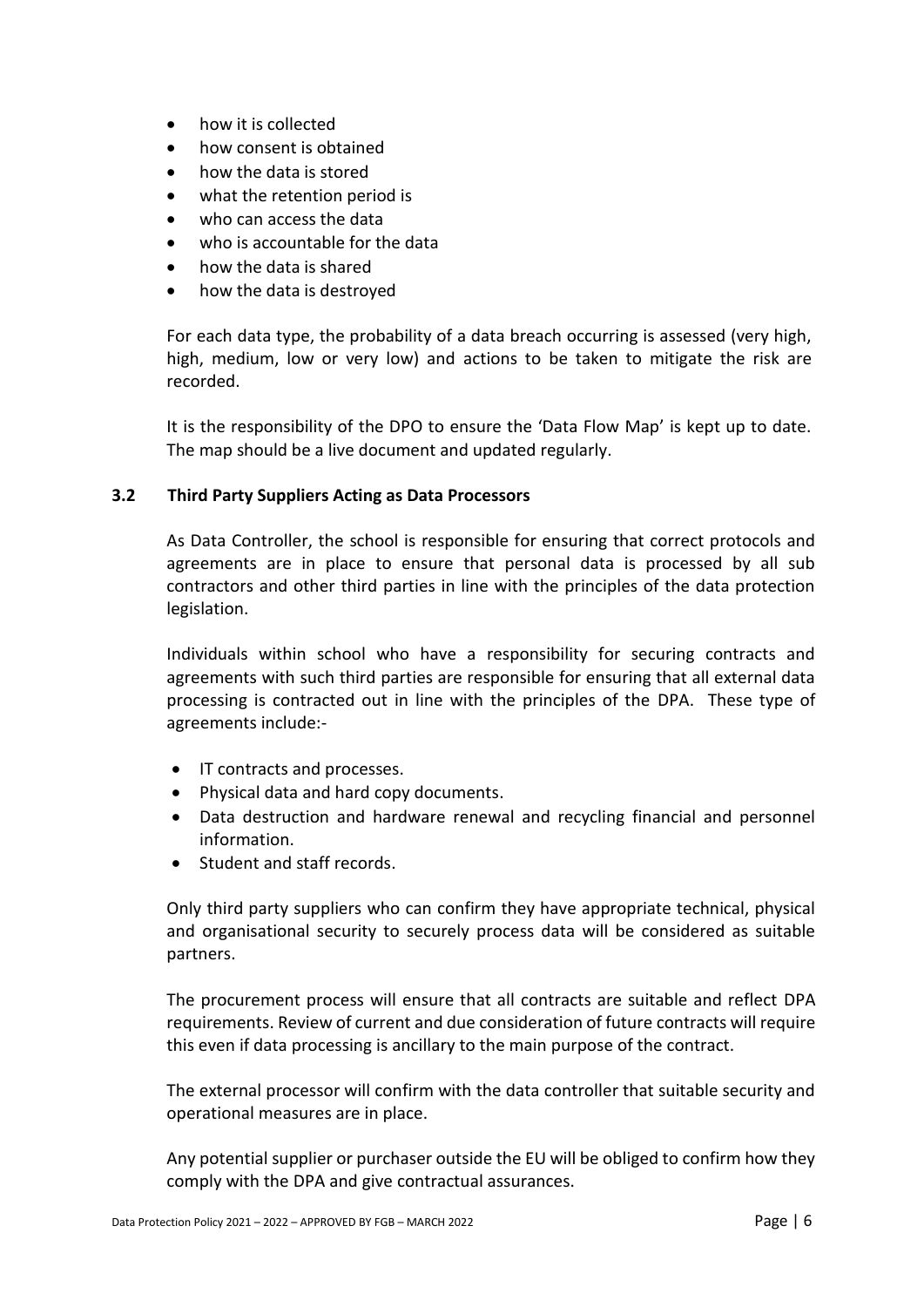The DPO may require a specific risk assessment to be undertaken if the data is sensitive, and if an increased risk is likely due to the nature, or proposed nature, of the processing.

A written agreement will be in place between the supplier and the school to confirm compliance with the DPA principles and obligations to assist the school in the event of data breach or subject access request, or enquiries from the ICO.

The school must have the right conduct audits or have information about audits that have taken place in respect of the relevant processes of the supplier's security arrangements whilst the contract is in place, or whilst the supplier continues to have personal data that relates to the contract on its systems.

Any subcontracting must only be done with the written consent of the school as data controller. This must be the case for any further subcontracting down the chain. All subcontractors must confirm agreement to be bound by DPA principles when handling the school's data, which shall also include co-operation and eventual secure destruction or return of data.

The school has a 'Third Party Request for Information' form which must be used for third party suppliers acting as a Data Processor for the school.

#### **3.3 Consent**

As a school we will seek consent from staff, volunteers, young people, parents and carers to collect and process their data. We will be clear about our reasons for requesting the data and how we will use it. There are contractual, statutory and regulatory occasions when consent is not required. However, in most cases, data will only be processed if explicit consent has been obtained.

Consent is defined by the DPA as "any freely given, specific, informed and unambiguous indication of the data subject's wishes by which he or she, by a statement or by clear affirmative action, signifies agreement to the processing of personal data relating to him or her".

We may seek consent from young people also, and this will be dependent on the child and the reason for processing.

#### **Privacy Notices**

In order to comply with the fair processing requirements of the DPA, the school will inform their staff and parents/carers of all students of the data they collect, process and hold on them, the purposes for which the data is held and the third parties (eg LA, DfE, etc) to whom their data may be passed, through the use of 'Privacy Notices'. Privacy notices are available to staff and parents through the following means: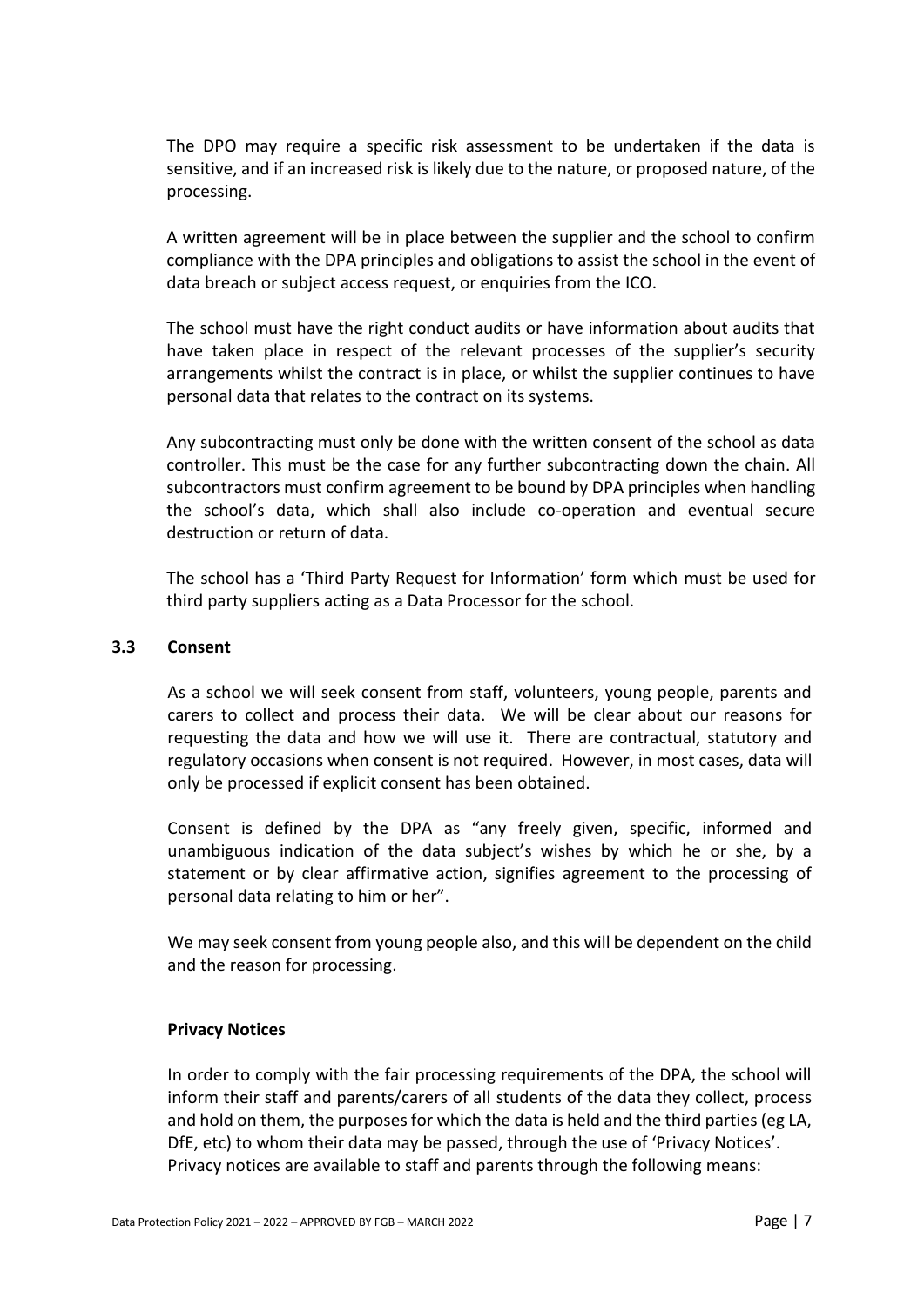- School website
- School newsletter
- SIMS Intouch
- Staff Handbook
- Staff Documentation area on Teams

#### **The Use of Student Images**

Occasionally the school may take photographs of its students. These images could be used as part of internal displays, printed publications, the school website or our social media accounts.

Bishop Rawstorne Church of England Academy will seek consent from all parents to allow the photography of students and the subsequent reproduction of these images. Consent will be sought on entry into school in Year 7 and an update sent out in Year 9.

Parents are given the opportunity to opt in. It is not permissible to assume parents are opting in.

Generic consent for all uses of images is not acceptable; parents must give consent to each medium.

Parents must be given the opportunity to withdraw their consent at any time. This should be given in writing to the school, however a verbal withdrawal of consent is also valid and should be reported to the Data Protection Officer immediately.

Consent should be recorded on SIMS.

If images of individual students are published, then the name of that child should not be used in the accompanying text or caption unless specific consent has been obtained from the parent prior to publication.

The school 'Parental Consent' form should be issued to current parents to seek consent on entry into school in Year 7 and an update sent out in Year 9.

#### **Accurate Data**

The school will endeavour to ensure that the data it stores is accurate and up to date. When a student or member of staff joins the school they will be asked to complete a form providing their personal contact information (e.g. name, address, phone number, NI number for staff), next of kin details, emergency contact and other essential information. At this point, the school will also seek consent to use the information provided for other internal purposes (such as promoting school events, photography).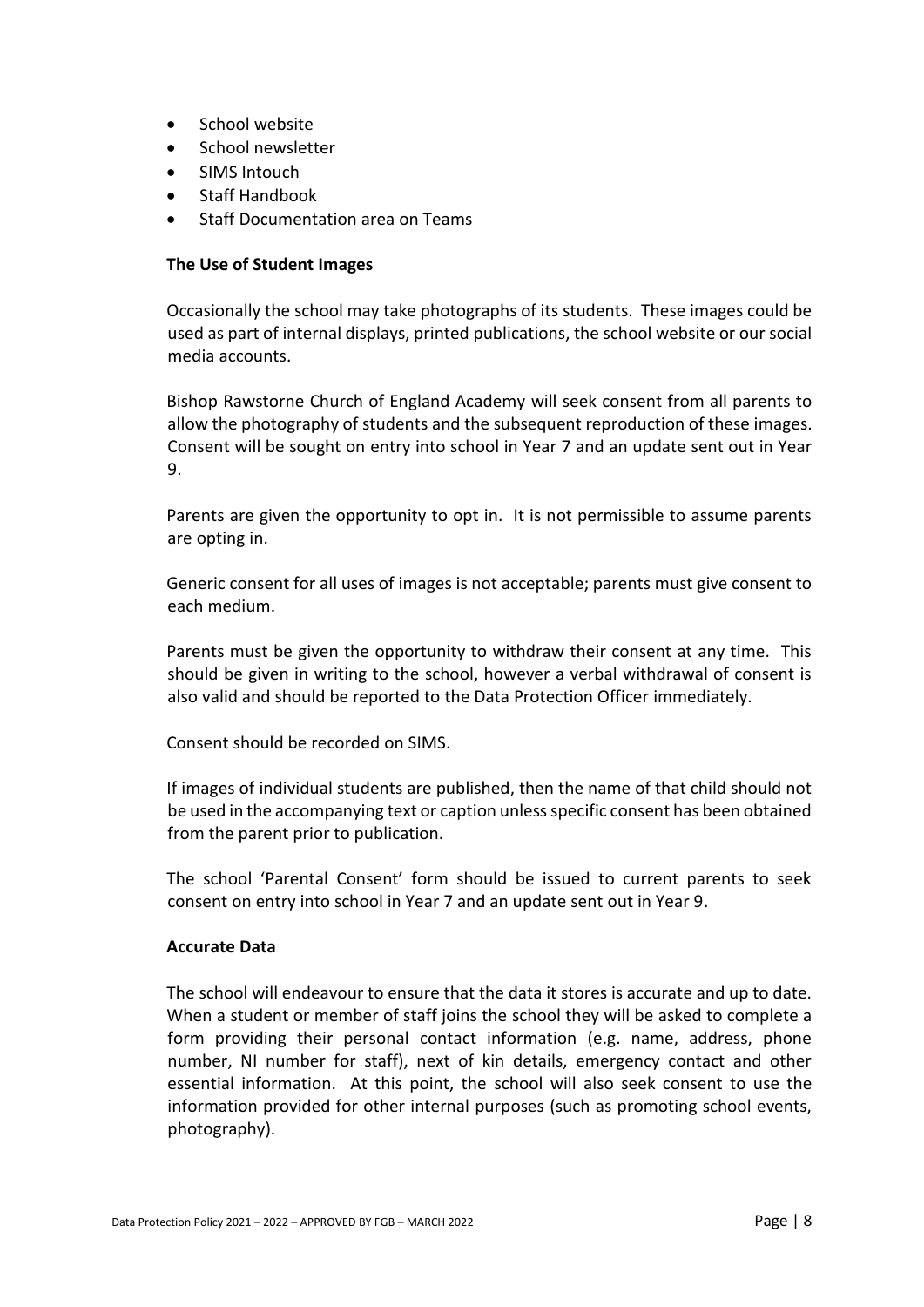The school will undertake an annual data collection exercise, where current staff and parents will be asked to check the data that is held about them is correct. This exercise will also provide individuals with the opportunity to review the consent they have given for the school to use the information held for internal purposes.

Parents/carers and staff are requested to inform the school when their personal information changes.

#### **Withdrawal of Consent**

Consent can be withdrawn, subject to contractual, statutory or regulatory constraints. Where more than one person has the ability to provide or withdraw consent, the school will consider each situation on the merits and within the principles of the DPA, child welfare, protection and safeguarding principles.

Parents/carers and staff are requested to complete a Withdrawal of Consent form and return this to the Data Protection Officer.

#### **3.4 Associated Data Protection Policies**

- CCTV
- Complaints
- Data Breaches
- Records Management
- Subject Access Requests
- Third Party Requests for Information
- Use of Personal Devices
- Acceptable Use Policy (Staff)

#### **CCTV**

Bishop Rawstorne Church of England Academy uses closed circuit television (CCTV) images to reduce crime and monitor the school buildings in order to provide a safe and secure environment for students, staff and visitors, and to prevent loss or damage to the school property. The school has a CCTV policy in place which documents:

- why CCTV is used
- where cameras are sited
- whether covert monitoring is undertaken
- how long images are retained for
- who has access to the images
- what the complaints procedure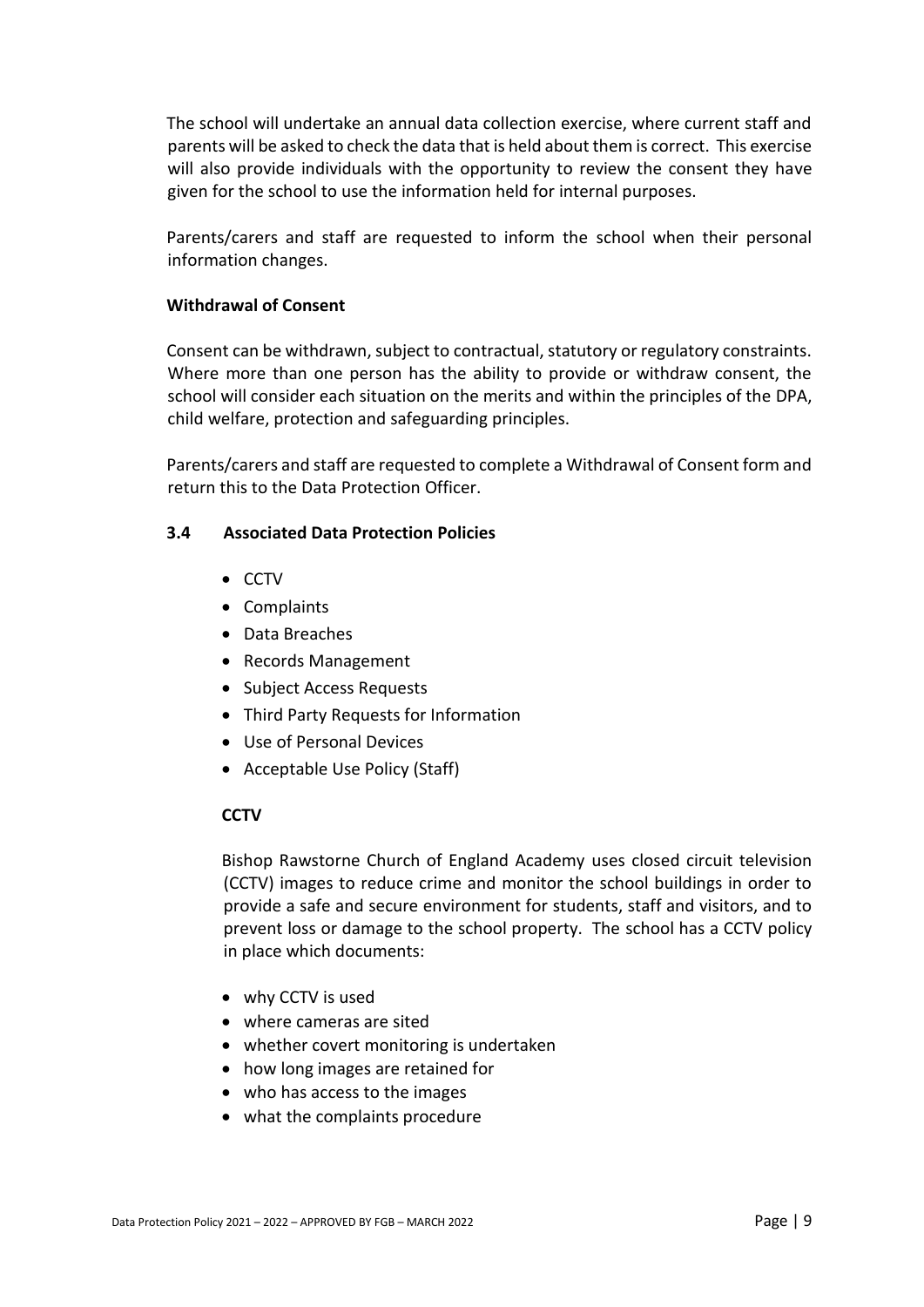#### **Complaints**

Complaints will be dealt with in accordance with the school's Complaints Procedure.

#### **Data Breaches**

Although the school takes measures against unauthorised or unlawful processing and against accidental loss, destruction or damage to personal data as set out in this policy and the supporting policies referred to, a data security breach could still happen.

Examples of data breaches include:

- Loss or theft of data or equipment on which data is stored (e.g. losing an unencrypted USB stick, losing an unencrypted mobile phone).
- Inappropriate access controls allowing unauthorised use.
- Equipment failure.
- Human error (e.g. sending an email to the wrong recipient, information posted to the wrong address, dropping/leaving documents containing personal data in a public space).
- Unforeseen circumstances such as fire or flood.
- Hacking attack.
- 'Blagging' offences where information is obtained by deceiving the school.

The school has a Data Breach policy which sets out the process that should be followed in the event of a data breach occurring.

#### **Privacy Impact Assessments**

When considering the purchase of a new service or product that involves processing personal data, a Data Privacy Impact Assessment must be completed by the DPO. If risks are identified as part of the assessment then appropriate steps to mitigate this risk must be implemented. If these risks are deemed to be 'high risk' then the DPO should consult with the ICO prior to implementation.

The 'Data Privacy Impact Assessment' form must be used for each new service/product.

#### **Records Management**

The school recognises that by efficiently managing its records, it will be able to comply with its legal and regulatory obligations which will also contribute to the effective overall management of the school.